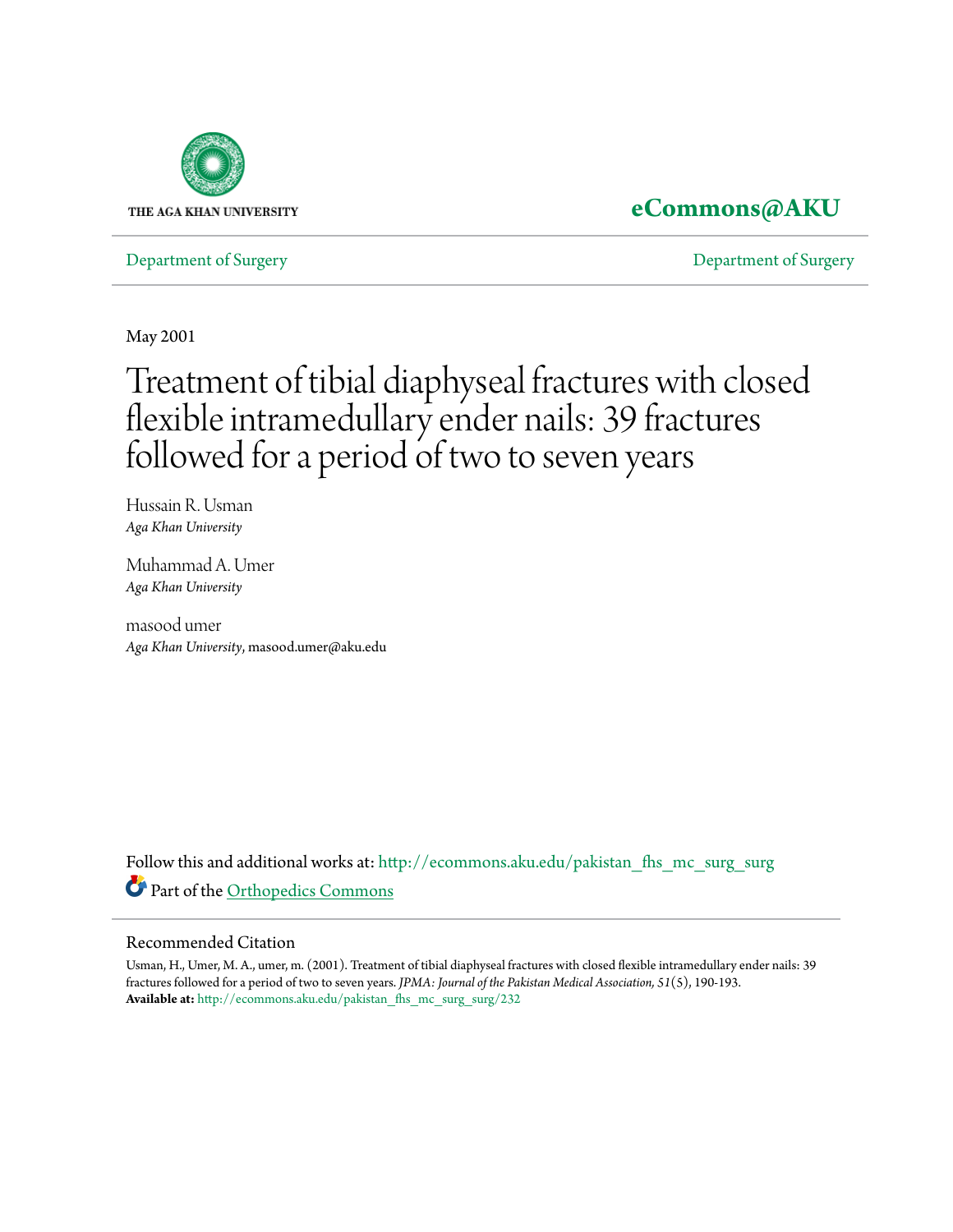## **Treatment of Tibial Diaphyseal Fractures with Closed Flexible Intramedullary Ender Nails: 39 Fractures Followed for a Period of Two to Seven Years**

R. Hussain,M. Umer,M. Umar **(** Orthopedic Division, Department of Surgery, The Aga Khan University. Karachi. **)** 

#### **Abstract**

**Objective:** To assess the efficacy of flexible intramedullary Ender nails for the treatment of tibial diaphyseal.

**Materials and Methods:** This is a retrospective review of patients treated with the Ender Nail for both open and closed tibial shaft fractures. Between January 1989 and December 1994, 43 fractures were treated with these nails. The configuration of each fracture was determined using the Orthopedic Trauma Association classification and the extent of soft tissue damage was assessed using the Gustilo and Anderson's classification. Four patients were excluded from the study due to inadequate follow-up. There were 27 closed and 12 open fractures.

**Results:** The average time to union in 34 out of 39 fractures was 17 weeks. Delayed union and malunion occurred in two patients each and superficial wound infection in 1 patient. Nonunion occurred in 5 fractures that were all located in the distal 1/3 of the tibial diaphysis. We attribute this high rate of non-union to a poor rotational control on the distal fragment by these nails.

**Conclusions:** The Ender nails provide effective fixation for the OTA stable class of tibial fractures, where they produce good axial and rotational stability by virtue of their three-point fixation. Rotational and angular stability should be improved by a supplementary cast immobilization for fractures with unstable configuration and those located in the distal third of the diaphysis (JPMA51:190;2001).

#### **Introduction**

Non-operative treatment of tibial shaft fractures by closed reduction followed by application of cast has been the treatment of choice for low energy tibial shaft fractures<sup>1,2</sup>. However, treatment becomes more challenging when high-energy tibial fractures are to be treated. These fractures are usually displaced, comminuted, open and often associated with other injuries<sup>3</sup>. They are more unstable, slower to heal and more prone to infection, shortening and malunion. Depending upon the fracture configuration, associated soft tissue injury, availability and affordability of implants and imaging facilities, the options in operative treatment are fixation with plate arid screws, closed intramedullary nailing and external fixation. As a method of fixation, the Ender nails provide the following features:<sup>1</sup>. The technique of insertion being closed, the fracture hematoma is preserved with very minimal risks of infection. <sup>2</sup> Insertion without intrarnedullary reaming does not disrupt endosteal blood supply to the diaphysis $3-6$ . The flexible nails provide dynamic controlled motion, which stimulates periosteal callus formation<sup>4,7</sup>. Stacking of the canal provides axial stability and the three-point fixation produced by each nail affords rotational control<sup>5</sup>. The nails are load-sharing implants and allow early mobilization and weight bearing<sup>6</sup>. The implants are inexpensive, the instrumentation is simple and the inventory small. The technique is relatively easy once mastered and provides a consistent swift fixation. We now describe our experience with the use of the Ender nails in fractures of the tibial shaft.

#### **Materials and Methods**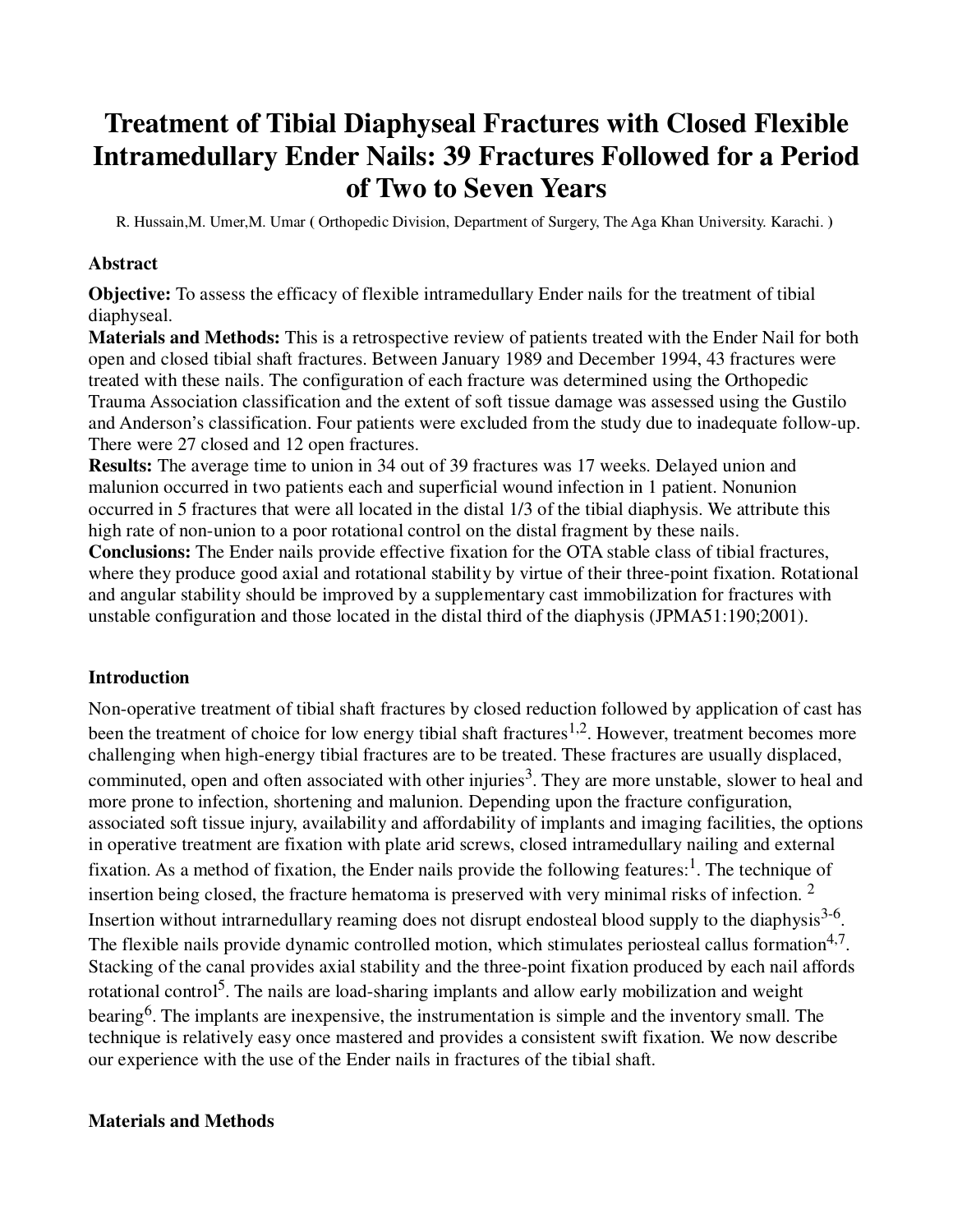Between January 1990 and December 1994, 41 patients with 43 tibial shaft fractures were treated with the Ender's nails. Four patients with inadequate clinical and radiological follow-up were excluded from the study. This was not a consecutive series as some of the less severe injuries were treated with closed reduction and cast immobilization and some high energy unstable fractures were treated with locked intramedullary nails or with an external fixator.

Of the 37 patients, 32 were males and 5 females. Their ages ranged from 15 to 65 years, with a mean of 35 years. Two patients had a bilateral fracture. The most common site of fracture was the middle third of the tibia (n=21). Fourteen were located in the distal third and only four in the proximal third. Of the 39 fractures, 27 were closed and 1 2 were open. The open fractures were graded according to the classification of Gustilo and Anderson Ref. There were 7 type 1, 4 type II and I type Ill open fractures. In addition the fracture configuration was assessed using the Orthopedic Trauma Association Ref (Figure 1).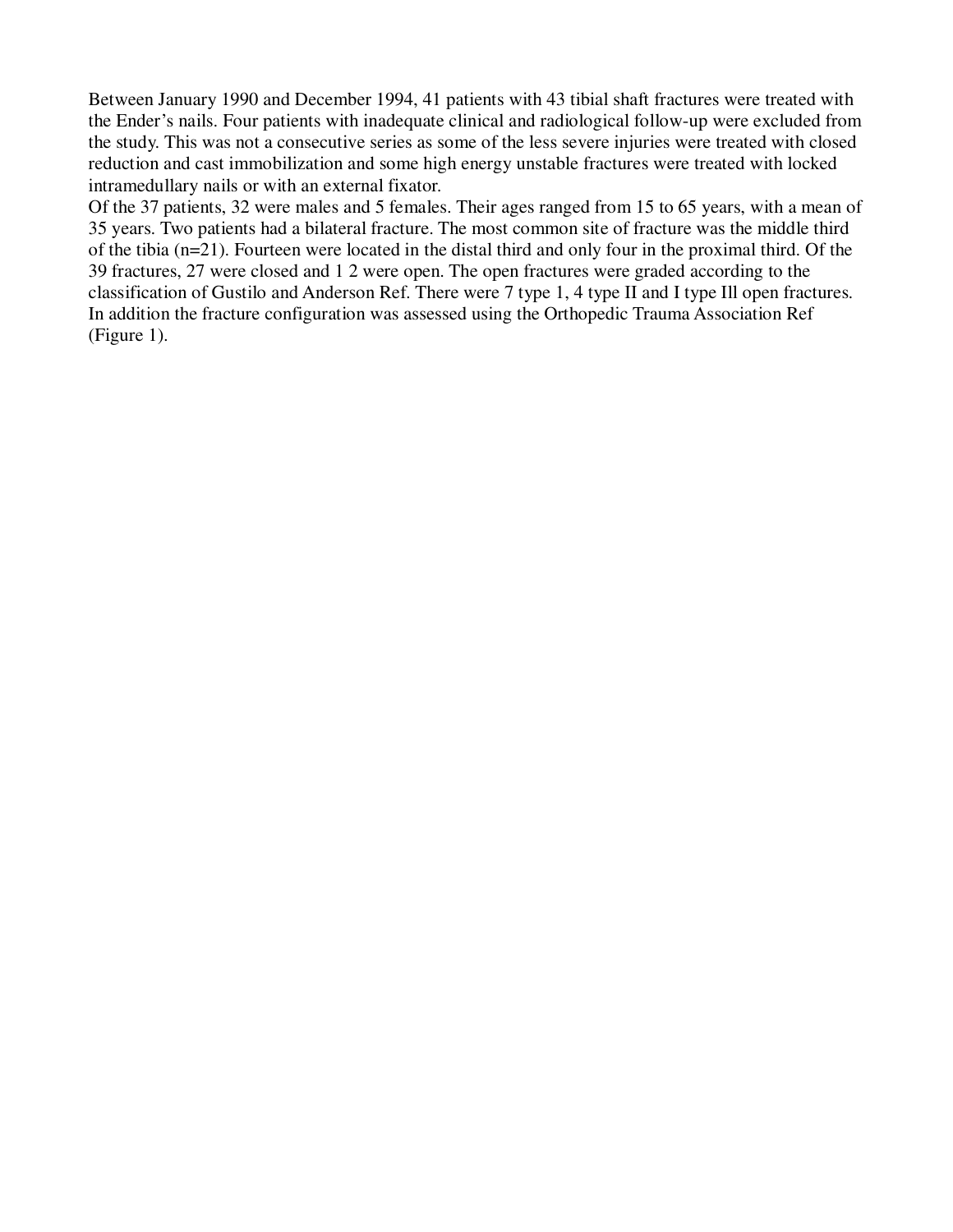

Figure 1 OTA Classification of long bone fractures.

Accordingly there were 29 stable and 10 unstable fractures. Of these 29 unstable fractures, there were 6 transverse, 17 oblique and 6 spiral frdactures. The 10 unstable fractures had a wedge or a comminuted butterfly fragment which was less than 50% of the diameter of the bone. There were no highly unstable fractures in this series. In three patients the fibula was intact but the distal fragment was in an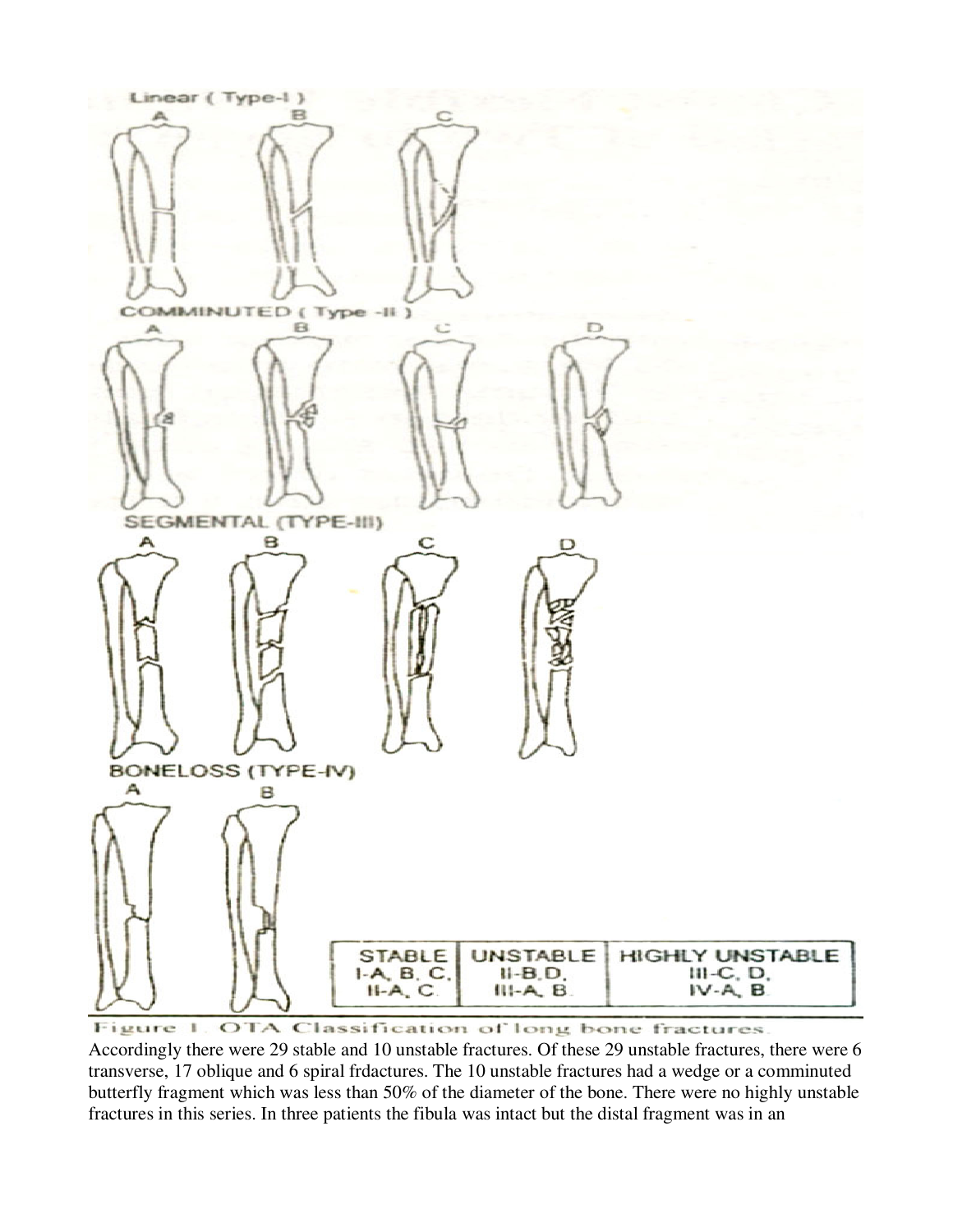unacceptable varus angulation which could not be reduced b closed manipulation. All patients were followed up until the endpoint of treatment i.e., union or need for a secondary procedure and spanned over a period of 2 to 7 years. Treatment for all open fractures was initiated as soon as the general condition of the patient permitted us to do so. This started with wound debridement, which involved exploration of the wound, excision of the devitalized tissue and removal of foreign material followed by irrigation with 5 to 10, liters of normal saline. Intravenous Cefazolin was started in the emergency room and continued postoperatively for 3 to 5 days. In most of the grade II and one grade Ill fractures, the wounds were left open at the initial debridement and the nailing was delayed for three to five days until the wound was clean both clinically and bacteriologically. Primary internal fixation was carried out in 7 out of the 12 open fractures.

Ender nailing was not used for diaphyscal fractures situated within 7.5 ciii of the knee or ankle joints. Also excluded were segmental fractures and fractures with segmental comminution and segmental bone loss.

#### **Operative Technique for Nail Insertion**

The patient is placed supine on the traction table. The size and the number of nails to be used are determined from preoperative radiographs. The canal size of the tibia is measured at its narrowest part. The size of the average adult medullary canal in the Pakistani population is about 7 to 9 mm which can easily accept two to three nails (medium and small diameter, 4.0 and 3.5 mm, respectively). The fracture is reduced using an image intensifier that is positioiied between the legs to anteroposterior and lateral views of the bone. Five-cm long anteromedial and anterolateral oblique skin incisions are made over the flare of the proximal tibial metaphvsis. Incisions are deepened to the bone and entry portals are created using a 4.5-mm drill bit in an oblique distal direction. The nails of measured size are introduced from the medial and lateral sides and advanced to the fracture site. One nail at a time is negotiated across the fracture site under image control. Traction is released aiid the leading ends are finally driven to their final position. which is within I to 2 cm of the tibial plafond. The fracture is finally examined under C-arm to ensure that the nails do not distract the fracture and that the eyelets are distal to the knee joint. The eyelets are now locked using the 3.5 mm cortical screws to prevent proximal nail migration. The subcutaneous tissue and skin are approximated and a light dressing is applied to the leg.

#### **Post-Operative Management**

For all closed fractures, antibiotic prophylaxis was provided with intravenous Cefazol in, administered prior to induction of anaesthesia and continued for 24 hours postoperatively. Isometric quadriceps and range of motion exercises for the knee and ankle joint were instituted from the first post-operative day. On the second day, the dressing was chaiiged and ambulation with weight bearing as tolerated resumed with crutches. Additional short leg cast immobilization was used in II patients with unstable and/or distal third fractures.

#### **Results**

Thirty-four (87%) of the thirty-nine fractures healed within an average time of 1 7 weeks.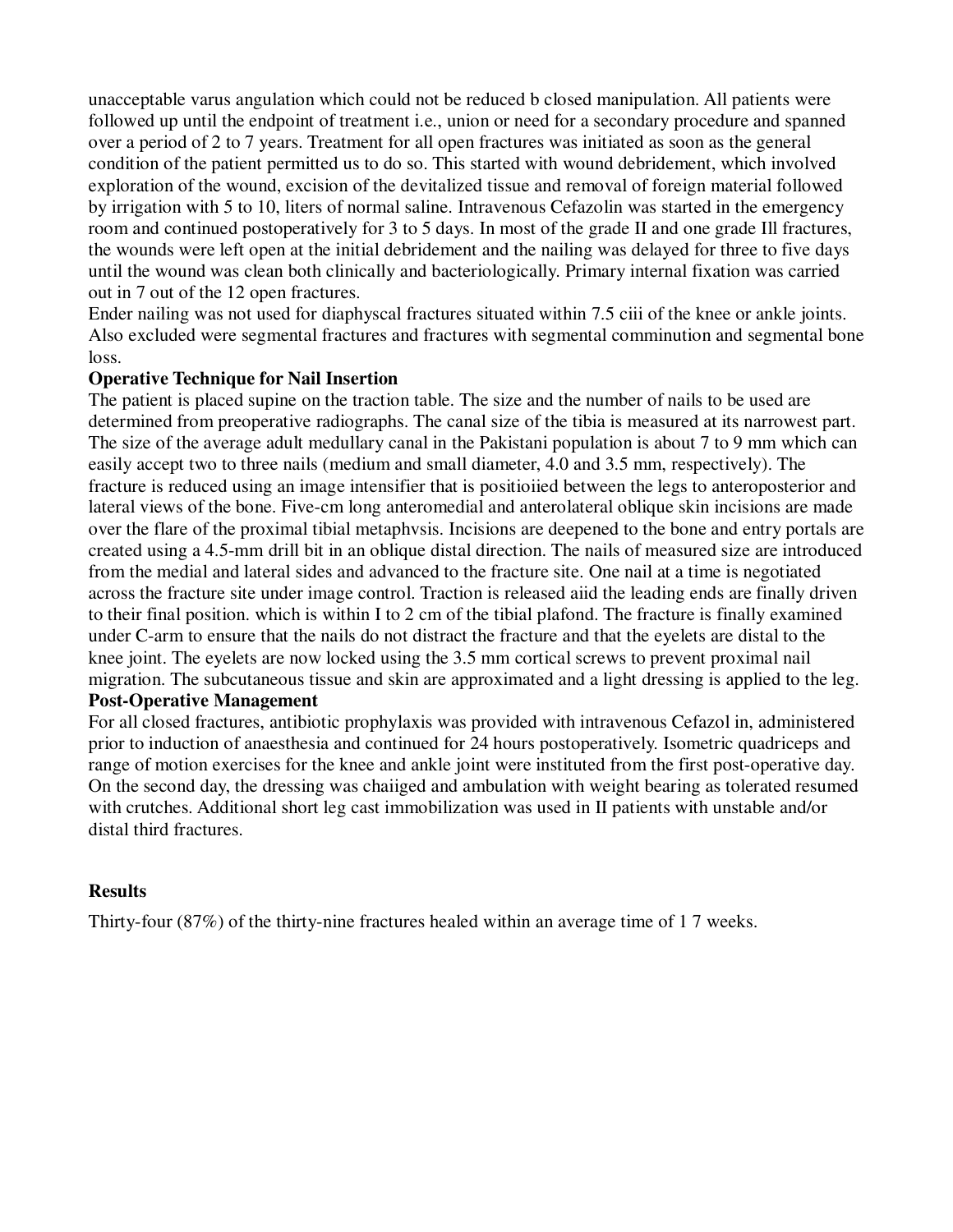

Figure 2A-D. Clinical radiograph (A) AP and (B) lateral, of a 25-year old man with a grade 1. OTA 1A open tibial fracture. Ender nails were inserted. Approximately two years after the injury the fracture site is noted to have consolidated (C) and (D).

Figures 2A-D show an example of a fracture through the middle third of the tibia Two (5%) fractures were considered to have delayed union and healed at 20 and 24 weeks respectively. Another two (5%) fractures had malunion. One healed in a valgus of 10 degrees and the other in a varus of 6 degrees and neither required any intervention.

Five (1 3%) fractures did not heal in 9 months and we labeled them as non-unions.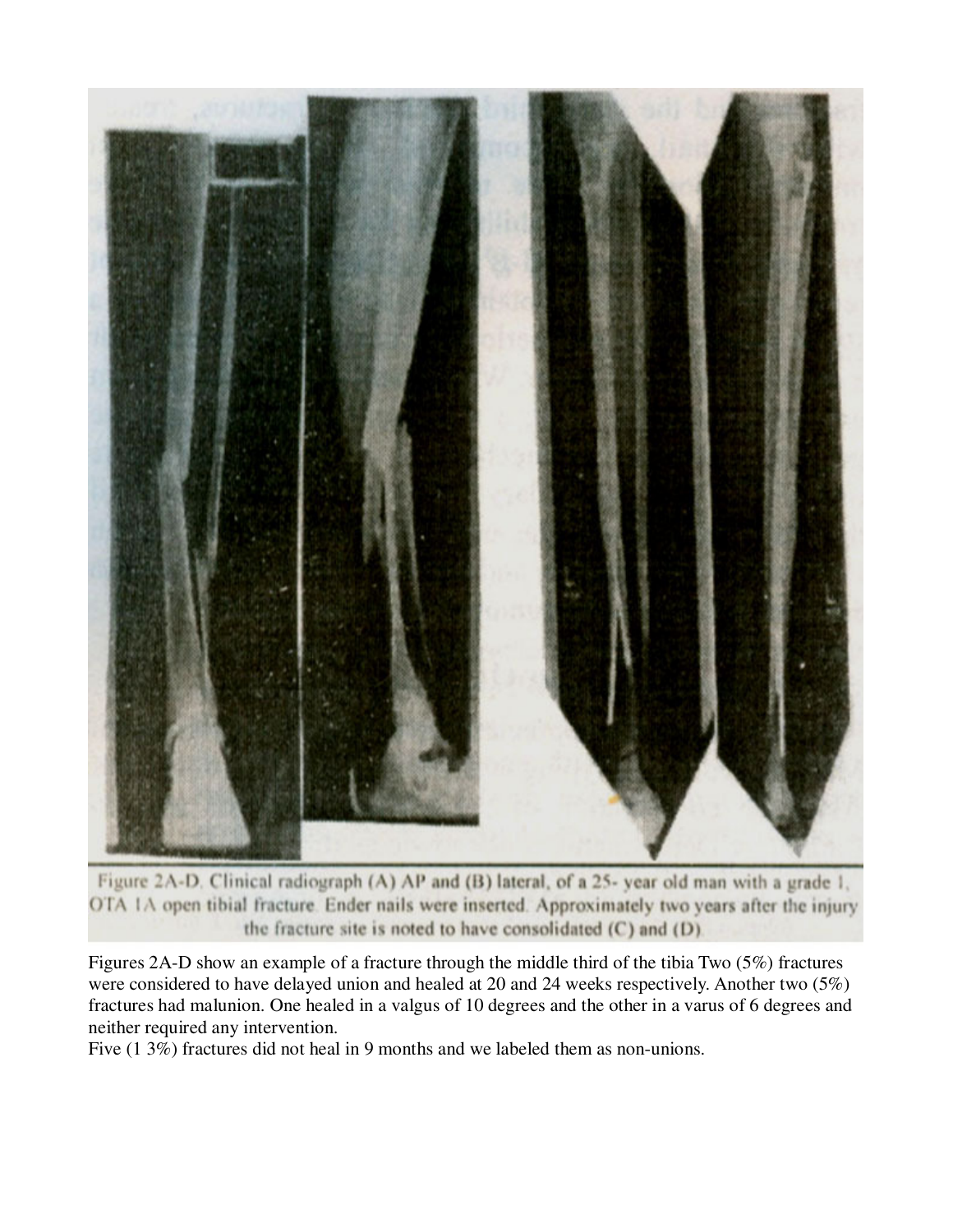

Figure 3A-C. Clinical radiographs (A) AP and (B) lateral views at 9 months after fixation of an unstable fracture at the junction of middle and distal third of tibia fixed with Ender nails. A hypertrophic non-union at the fracture site established which required exchange nailing with a reamed interlocking nail. Clinical radiograph (C) of another stable fracture, one year postoperatively, at the junction of the middle and distal third of tibia, which developed a hypertrophic non-union.

Figure 3A-B show the postoperative radiographs at 6 months of an unstable union at the junction of middle and distal third of the tibia, with a small bridging callus at the fracture. Radiographs at one-year post-operative showed a hypertrophic non-union.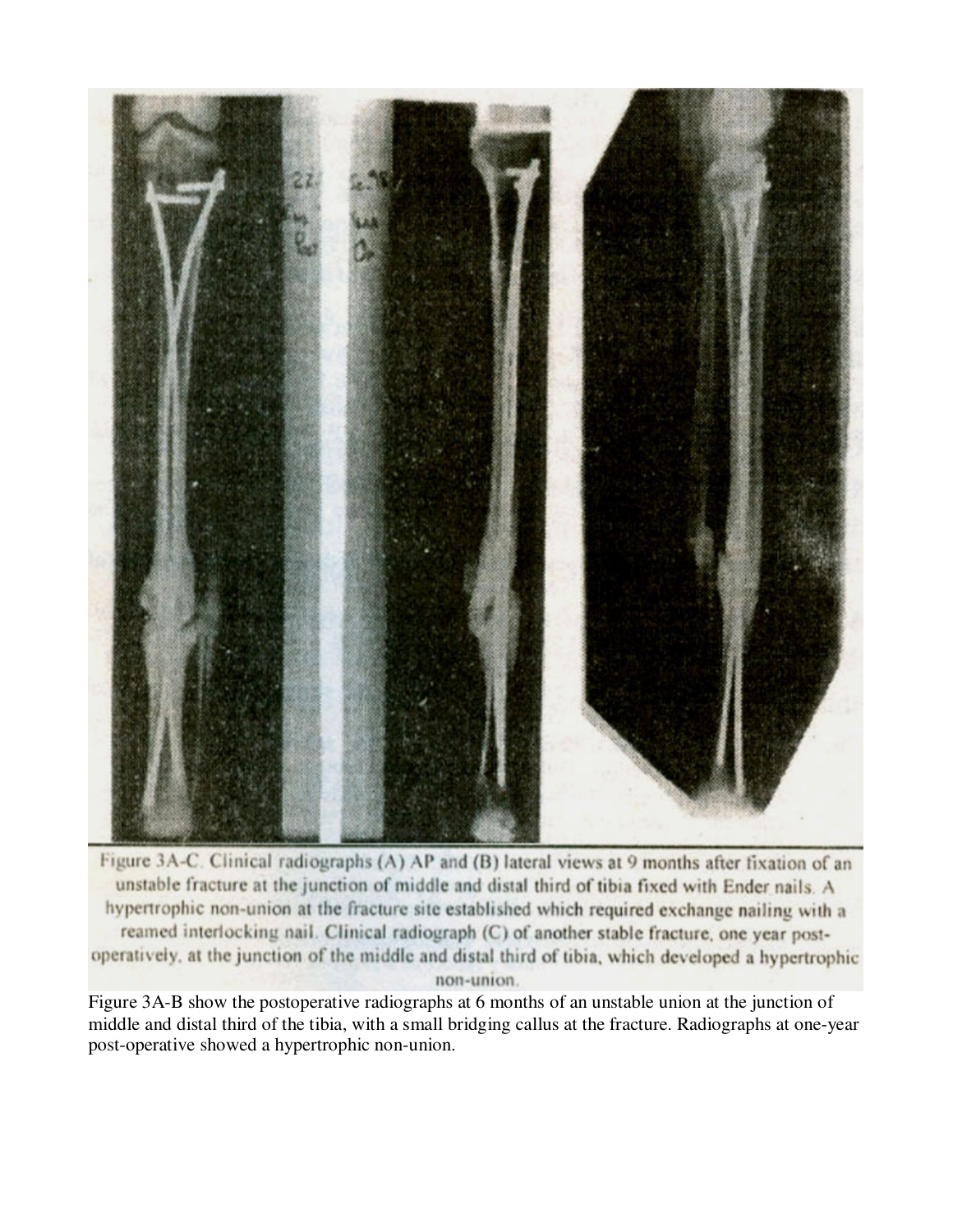

Figure 4. Poor rotational control occurs when the location of the fracture coincides with intersection of the two nails, which provides an axis of rotation around the nails.

Figure 3-C shows another similar case.

Superficial wound infection occurred in one patient (2.5%). This patient with a grade I open fracture developed a staphylococcal stitch abscess which responded to removal of sutures and administration of oral cloxacillin for one week (Table 1).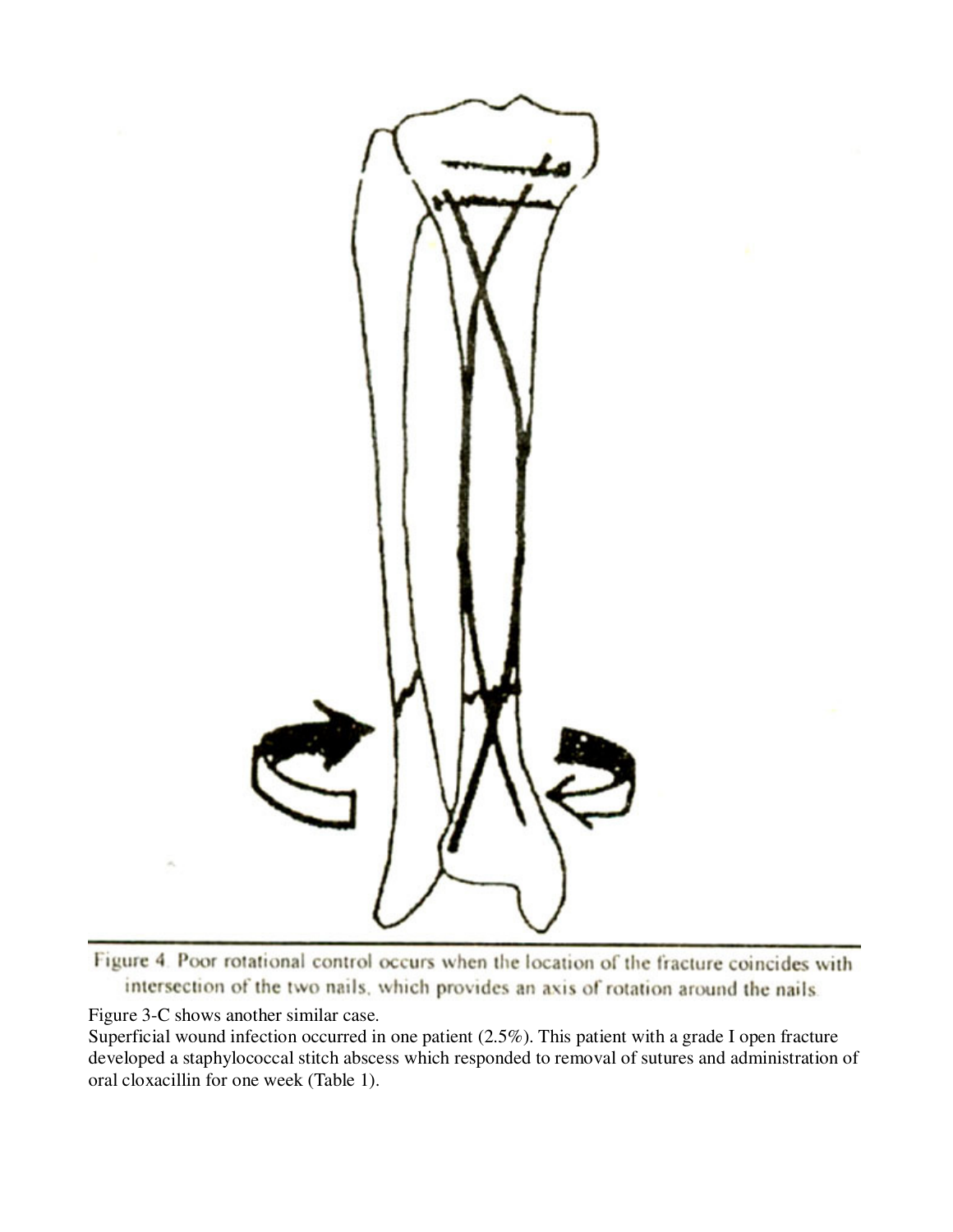| Type of Union | $(N=10)$ | Stable Unstable<br>$(N=10)$ |  |  |
|---------------|----------|-----------------------------|--|--|
| Delayed Union | O        |                             |  |  |
| Malunion      | $\theta$ |                             |  |  |
| Non-Union     | 4        |                             |  |  |

# Table 1. Fracture configuration.

No deep wound infection or osteomyelitis occurred in our series. There were no procedure-related complications like bending, breakage, or migration of the nails or penetration of the ankle or knee joints.

#### **Discussion**

The time to union for both closed and open tibial fractures, as reported in the literature ranges from 15 to 22 weeks $8-15$ . The average time to union of 17 weeks in our study corresponds to this period. Similarly the rate of matunion, delayed union and infection in this series is lower than other forms of tibial fractures $16,20$ 

The rate of non-union, however, was noted to be at the upper end of the spectrum as reported in the literature<sup>9,13,16,17,21</sup>. To seek an explanation we decided to analyze the problems with fracture union against three variables .viz.,l. The fracture conflguration;2. The fracture type i.e., closed v/s open and 3. The fracture site (Tables 2 and 3).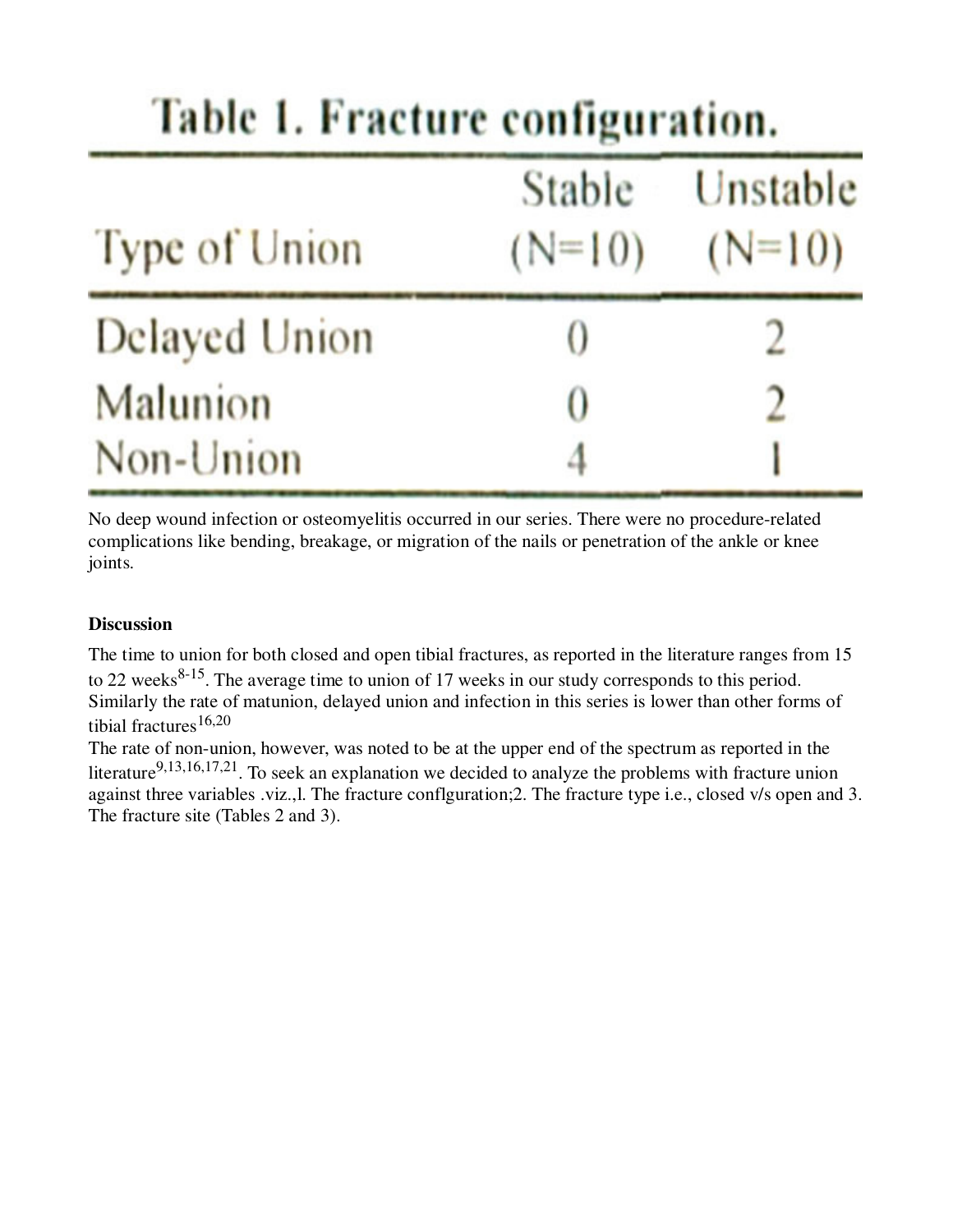| Table 2. Open fracture grades.                    |        |                          |          |         |  |
|---------------------------------------------------|--------|--------------------------|----------|---------|--|
|                                                   | Closed | $G-I$                    | G-II     | G-III   |  |
| Type of Union $(N=27)$ $(N=7)$ $(N=4)$ $(N=1)$    |        |                          |          |         |  |
| Delayed Union                                     | 2      | 0                        | 0        |         |  |
| Malunion                                          | 2      | 0                        | 0        | 0       |  |
| Non-Union                                         | 4      | 0                        |          | 0       |  |
| Table 3. Problems with Union vs Type of Fracture. |        |                          |          |         |  |
|                                                   | Closed | $G-I$                    | $G-2$    | $G-3$   |  |
| Type of Union                                     |        | $(N=27)$ $(N=7)$ $(N=4)$ |          | $(N=1)$ |  |
| Delayed Union                                     | 2      | 0                        | $\theta$ | 0       |  |
| Malunion                                          | 2      | $\theta$                 | 0        | 0       |  |
| Non-Union                                         |        |                          |          |         |  |

The first observation we made was that the 2 cases each of delayed union and mal-union occurred in closed fractures, which were unstable (<50% circumferential cortical contact).

The second observation, rather unexpected. was that in four out of five fractures, a hypertrohic nonunion occurred in the stable configuration, all of which were closed, and being the so called low energy tibial fractures, at the junction between the middle and distal third of the bone. Based on the above evidence it was inferred that excessive motion due to poor rotational control at the fracture, predisposed to the hypertrophic non-union. This occurs when the location of the fracture coincides with the intersection of the two nails, which provides an axis of rotation for the fracture fragments (figure 4). One atrophic non-union occurred in an unstable and grade II open fracture located in the middle third of the diaphysis. All patients required a revision of fixation for the non-union.

The study confirms that Ender nails provide an effective method of treatment for most closed and open grade I and II fractures with stable configuration and the technique is relatively simple and the implants quite cheap. However, for the high risk tibial fractures i.e., unstable fractures and the distal third diaphyseal fractures, treated with this nail, we recommend, supplementary cast immobilization for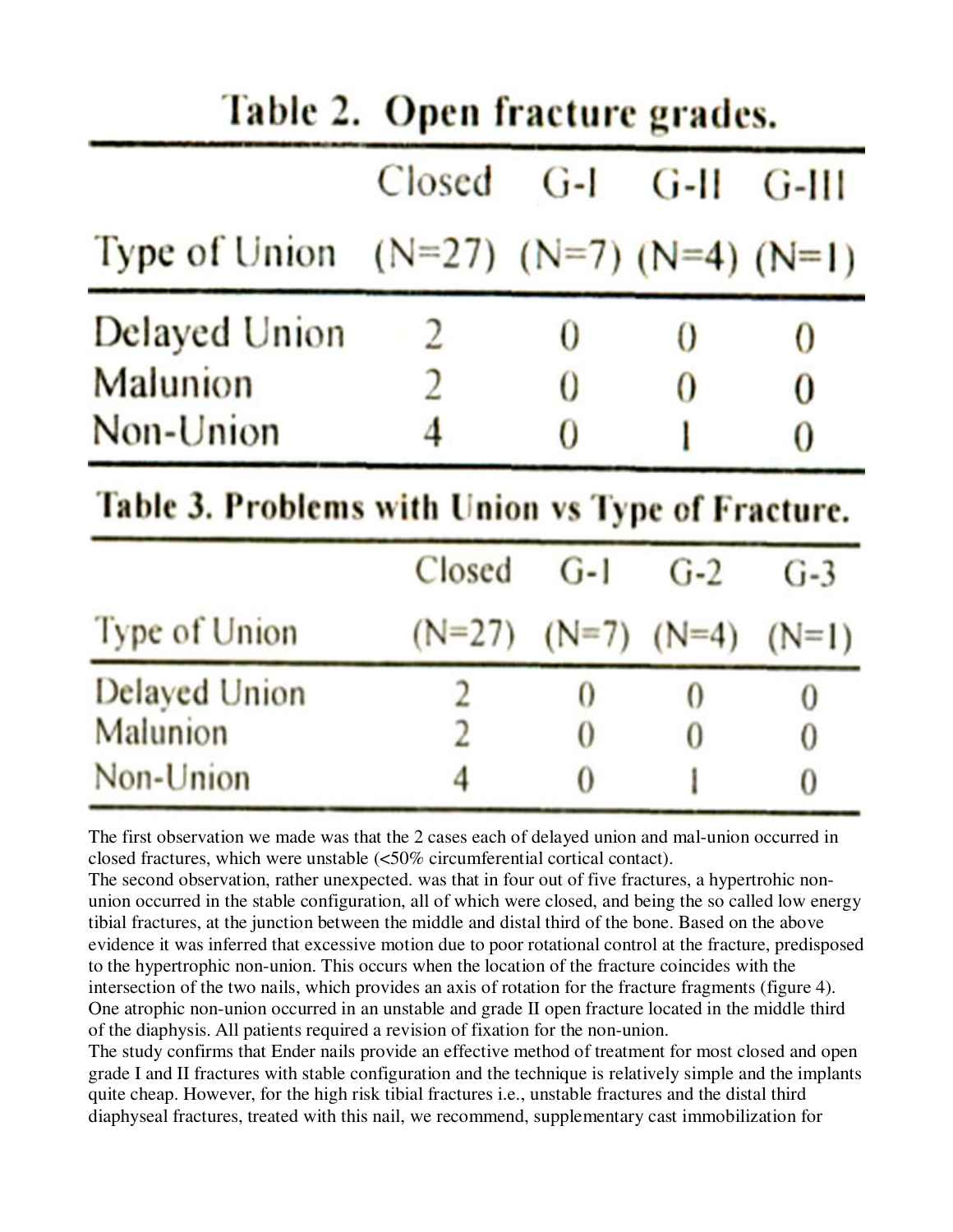three to four weeks, to improve rotational and angular stability. As for the highly unstable and grade 111-A and Ill-B open fractures, the current recommendations is to obtain a clean wound as well as a stable fracture with an interlocking nail without reaming or a dynamic external fixator. When small diameter nails or an external fixator are used, a secondary procedure may be necessary due to biomechanical limitations of these implants. The secondary procedures include nail dynamisation, exchange nailing with reaming, open autogenous bone grafting and fibular osteotomy, alone or in combination to promote union.

#### **Acknowledgements**

We sincerely appreciate the efforts of Mr.Sarwat and Mr. Hameed, in the typing and formatting of this document. Also, the co-operation of the Medical Records and the Radiology Departments is acknowledged.

#### **References**

1.Johnson R J, Pope MH. Tibia) shaft fractures in skiing. Am. J. Sports Med,. 997.549-61.

2.Van Der Linden W, Sunzet H , Larsen K Fractures of the tibial shaft after skiing and other accidents. J Bone Joint Surg (Am)., 1975:57A: 321.27.

3.Fraser R D. Hunter G A and Waddel J P.: Ipsilateral fractures of the femur and tibia. J. Bone Joint Surg (Br)., 1 978:60B: 510-515.

4.IAN Macnab and W.G De Hass: The role of pertosteal blood supply in tire healing of fractures of the tibia. Clin. Orhtop.,1974:105:27-33.

5.JoscpfT.: Blood supply and the rate of healing oltibial shaft fractures. Clin Orthop. 1974:105:11-26. 6.Rhinelender FW. Tibia! blood supply in relation to fracture healing. Clin Orthop 1981:105:34-81.

7.Pankovich AM, Tarabishi F. Yelda S.: Flexible lntramedullarv nailing of tibia! shaft fractures. Clin. Orthop., 1981: 160:185.95.

8.Bramowitz, Weizler M .J. Lew A S, Whitlaw G P.: Treatment of open tibia! fractures with Ender Rods. Clin. Orthop.. 1993:293:246-55.

9.Holbroom JL, Swiontkowskim M F and Saunders R. Treatment of open fractures of the tibial shaft. Ender nailing vs open external fixation. J. Boric Joint Surg (Am)., 1989;7 i-A: 123 1-1239.

10.Maver L, Werbie 1, Schwab J et al The use of Ender rails in the fractures of the tibia! shaft. J. Bone Joint Sttrg (Am), 1985:67:-A 446.48.

11.Merianos P, Caunbouris P and Symrins M. The treatment of 143 tibial shalfi fractures by Ender trails arid early weight beating. J. Boric Joint Surg (Br).. 1985:67-13:576-77.

12.Sedin ED, Zetner DT. lire Loites Nail in tire closed treatment of' tibia! fractures. Clin. Orhtop.. 1985;! 92:185.87.

13.Segald, Wiss DA.: Endcr Nailing in tire science and practice of intramedullary nailing. Philadelphia, Lea and Frebiger. 1987, pp. 291-304.

14.Whitlaw GP, Wetzler NI. Nelson A, et al Ender rods vs extcranl fixation in the treatment of open tibral fractures. Clin Orhtop. 990:253:258-59.

15.Wiss DA. Flexible medullary nailing of acute libial shaft fractures. Clm Orthop., 1986:212 22-24. 16.Bach A W arid Hansen ST Plate verses external fixation in severe open tibia! fractures. A randomiscd trial. Clin Orthop., 1989:241:89-92.

17.l3ehrens F, Comfort T H, Searls K. et al Unilateral external fixation For severe open tibial fractures. Preliminary report of a prospective study. Clin Orthop., 1983:178:111-15.

18.Darder A, Gorner F. A Series of open tibia! fractures treated conservatively. injury,1975;6:225-26. 19.Edwards C C, Simmons S C, Brownder B D et a!. Severe open tibia! fractures: Results of treatment